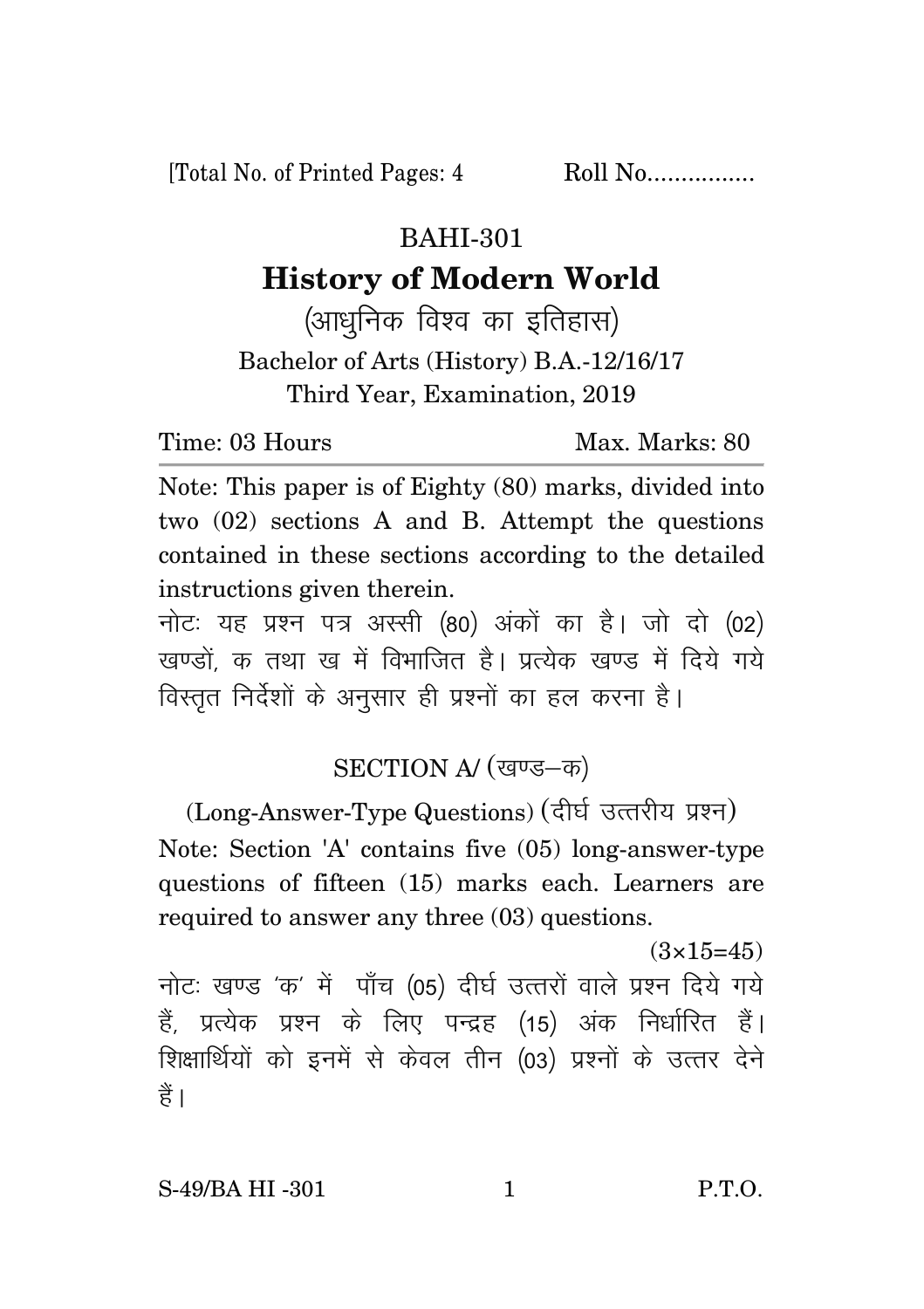- 1. Critically examine the contribution of Leopold Van Ranke in Historiography. इतिहास लेखन में लियोपोल्ड वॉन रांके के योगदान का आलोचनात्मक परीक्षण कीजिए।
- 2. What do you understand by Renaissance? Explain changes brought by Renaissance in Europe. पुनर्जागरण से आप क्या समझते हैं? पुनर्जागरण से युरोप में आए परिवर्तनों की व्याख्या कीजिए।
- 3. Write an essay on South American's struggle for Independence. स्वतन्त्रता हेतु दक्षिणी अमेरिका के संघर्ष पर निबन्ध लिखिए?
- 4. Describe critically the reforms of Nepoleon Bonapart. नेपोलियन बोनापार्ट के सुधारों की आलोचनात्मक व्याख्या कीजिए।
- 5. Describe the main causes of Second World War. द्वितीय विश्वयुद्ध के प्रमुख कारणों का वर्णन कीजिए।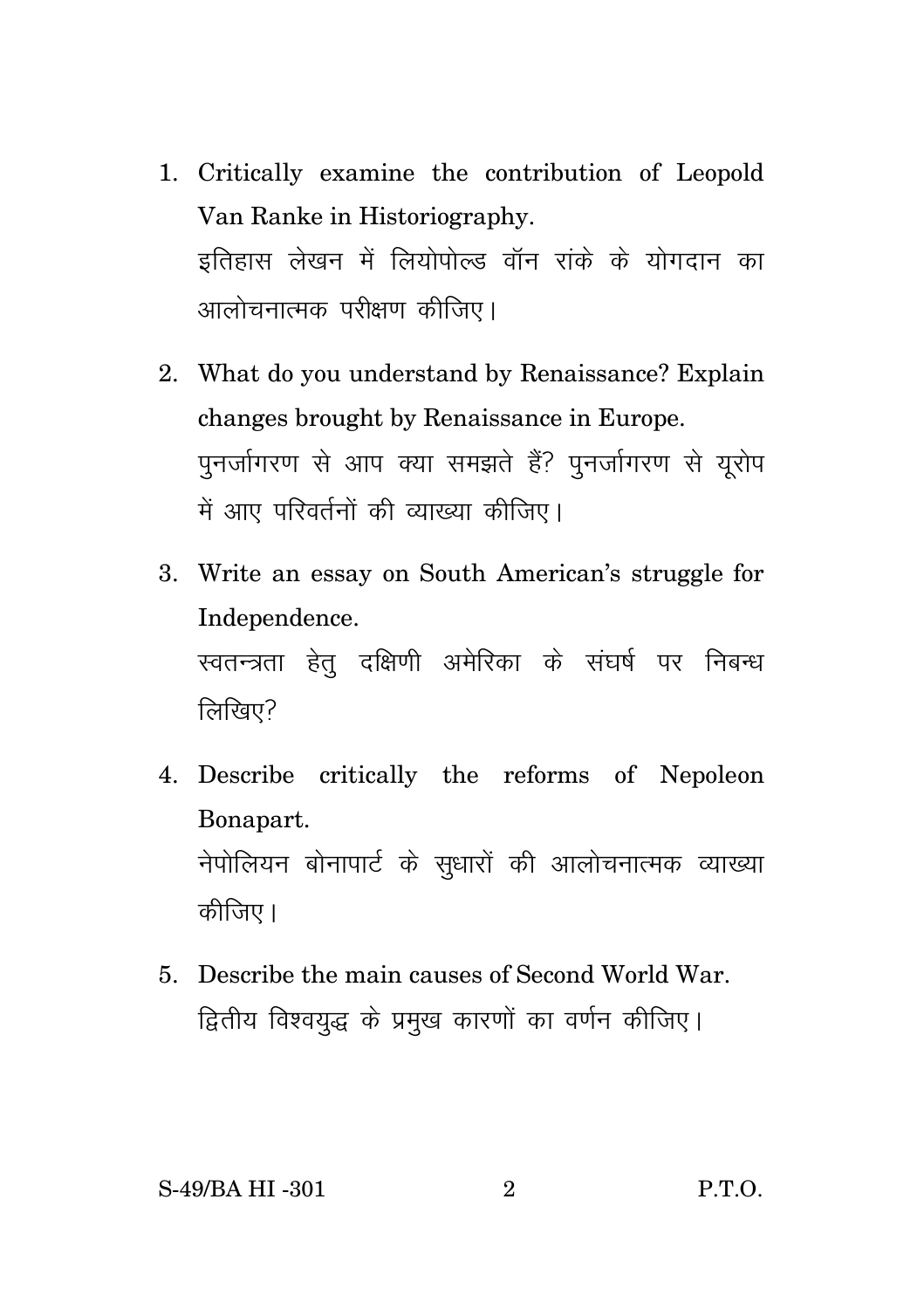## Section B / (खण्ड-ख) (Short Answer Type Questions) (लघु उत्तरों वाले प्रश्न)

Note: Section 'B' contains eight (08) short-answer type questions of seven (07) marks each. Learners are required to answer any five (05) questions only.  $(5 \times 7 = 35)$ 

नोटः खण्ड 'ख' में आठ (08) लघु उत्तरों वाले प्रश्न दिए गये हैं, प्रत्येक प्रश्न के लिए सात (07) अंक निर्धारित हैं। शिक्षार्थियों को इनमें से केवल पाँच (05) प्रश्नों के उत्तर देने हैं।

- 1. Arnold J. Toynbee- as a philosopher of History. आरनोल्ड जे. टॉयनबी– एक इतिहास दार्शनिक के रूप में।
- 2. Martin Luther and his teachings. मार्टिन लथर और उसके सिद्धान्त।
- 3. The Philosophers of the Enlightenment. प्रबद्धवाद के प्रमुख दार्शनिक।
- 4. The consequences of Industrial revolution. <u>औद्योगिक कांति के परिणाम।</u>